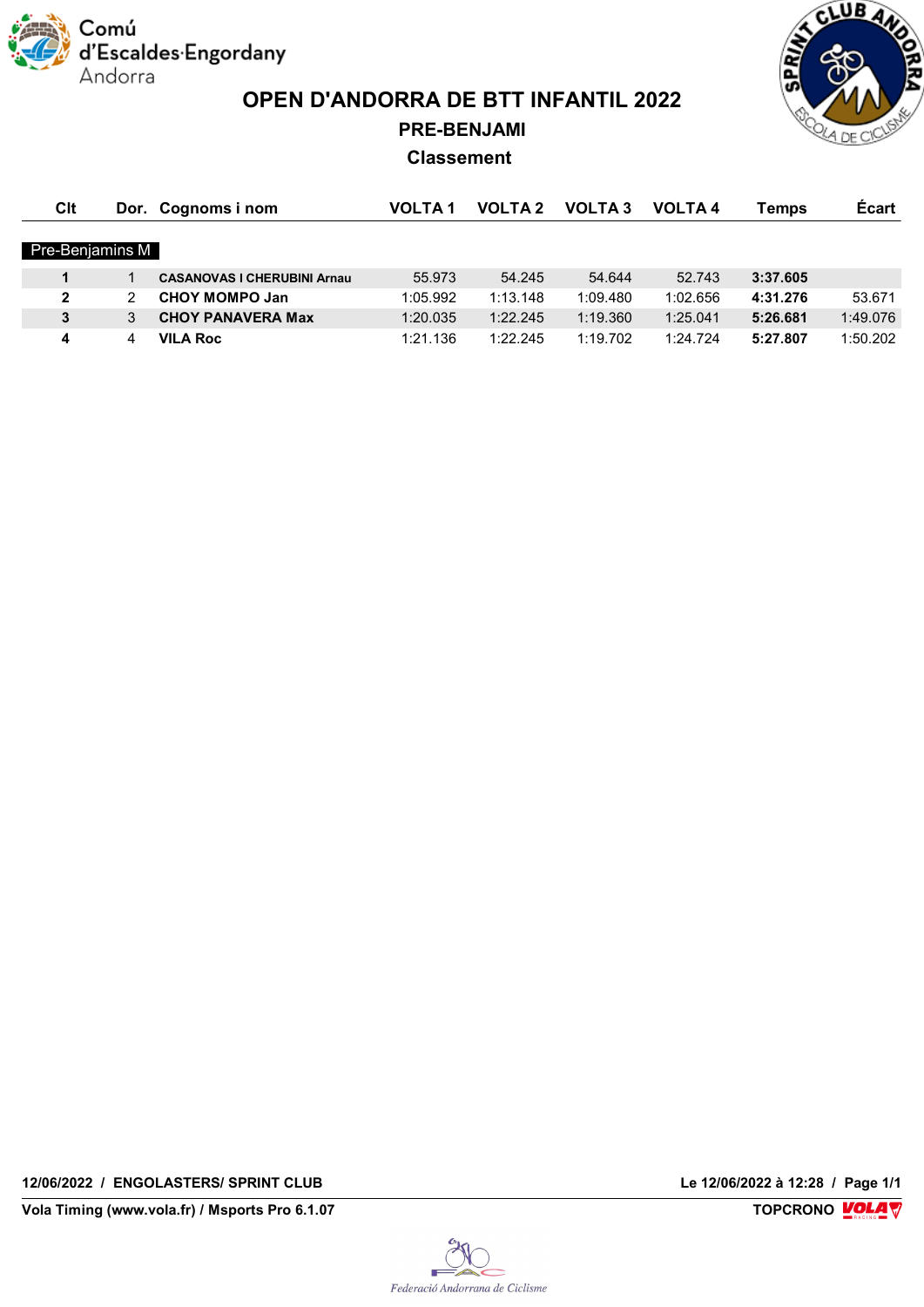Comú econd<br>d'Escaldes Engordany Andorra

**OPEN D'ANDORRA DE BTT INFANTIL 2022**

CLUB AN

## **BENJAMI Classement**

| Clt                |     | Dor. Cognoms i nom                        | Club               |          |          |          | VOLTA 1 VOLTA 2 VOLTA 3 VOLTA 4 VOLTA 5 Temps |                            |                            | <b>Ecart</b>               |
|--------------------|-----|-------------------------------------------|--------------------|----------|----------|----------|-----------------------------------------------|----------------------------|----------------------------|----------------------------|
|                    |     |                                           |                    |          |          |          |                                               |                            |                            |                            |
| <b>Benjamins F</b> |     |                                           |                    |          |          |          |                                               |                            |                            |                            |
| 1                  | 15  | <b>HIDALGO PAOLINI Chloe</b>              | <b>SPRINT CLUB</b> | 1:41.526 | 1:33.268 | 1:39.425 | 1:37.337                                      | 1:32.126 8:03.682          |                            |                            |
|                    |     |                                           |                    |          |          |          |                                               |                            |                            |                            |
|                    |     |                                           |                    |          |          |          |                                               |                            |                            |                            |
|                    |     |                                           |                    |          |          |          |                                               |                            |                            |                            |
| Benjamins M        |     |                                           |                    |          |          |          |                                               |                            |                            |                            |
| 1                  | 23  | <b>MELCIOR PALLERROLA Pep</b>             | <b>SPRINT CLUB</b> | 1:07.231 | 1:09.531 | 1:09.111 | 1:10.462                                      | 1:10.197 5:46.532          |                            |                            |
| $\mathbf{2}$       | 21  | <b>HIDALGO PAOLINI Fausto</b> SPRINT CLUB |                    | 1:24.150 | 1:26.052 | 1:27.953 | 1:22.962                                      |                            | 1:23.685 7:04.802 1:18.270 |                            |
| 3                  | 24  | <b>REGUE TOMAS Marti</b>                  | <b>SPRINT CLUB</b> | 1:33.429 | 1:19.444 | 1:32.796 | 1:20.110                                      |                            |                            | 1:21.602 7:07.381 1:20.849 |
| 4                  | 20. | <b>GONZALEZ FABRA Nico</b>                | <b>SPRINT CLUB</b> | 1:36.065 | 1:29.099 | 1:22.865 | 1:23.421                                      |                            | 1:24.823 7:16.273 1:29.741 |                            |
| 5                  | 22. | <b>LORENZO RIVERA Marc</b>                | <b>SPRINT CLUB</b> | 1:45.630 | 1:30.259 | 1:39.433 | 1:37.510                                      | 1:31.628 8:04.460 2:17.928 |                            |                            |
| 6                  | 25. | <b>RODRIGUES JACINTO Theo</b>             | <b>SPRINT CLUB</b> | 1:32.312 | 1:37.844 | 1:42.701 | 1:42.002                                      |                            | 1:33.582 8:08.441 2:21.909 |                            |

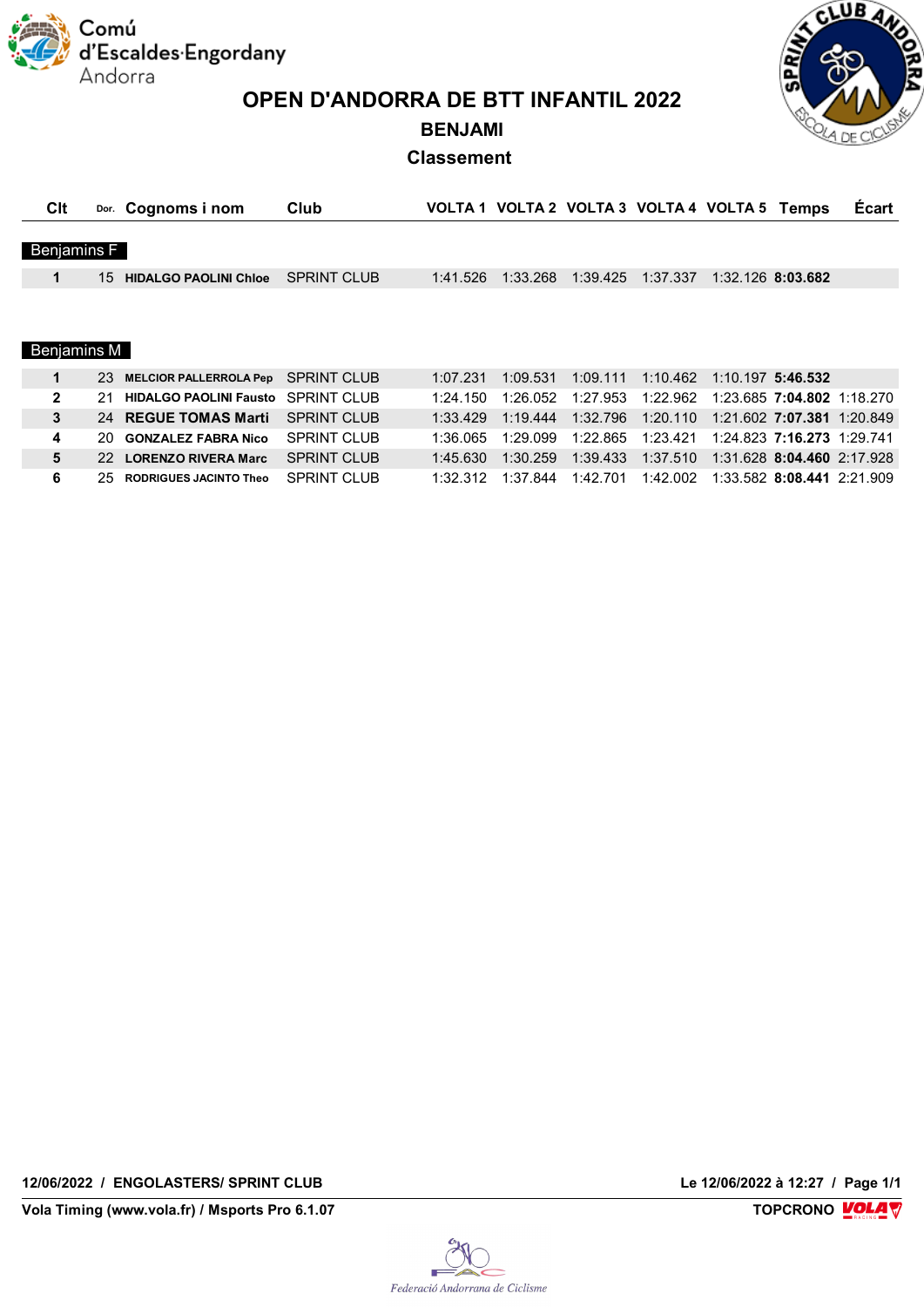

**OPEN D'ANDORRA DE BTT INFANTIL 2022 PRINCIPIANT M**



## **Classement**

| Clt            |     | Dor. Cognoms i nom             |                |          | Categoria VOLTA 1 VOLTA 2 VOLTA 3 VOLTA 4 VOLTA 5 VOLTA 6 Temps |          |          |          |                             |                    | <b>Ecart</b> |
|----------------|-----|--------------------------------|----------------|----------|-----------------------------------------------------------------|----------|----------|----------|-----------------------------|--------------------|--------------|
|                |     |                                |                |          |                                                                 |          |          |          |                             |                    |              |
| Principiants M |     |                                |                |          |                                                                 |          |          |          |                             |                    |              |
| 1              | 43  | <b>TURNE Sam</b>               | Principiants M | 1:22.126 | 1:24.617                                                        | 1:29.669 | 1:30.051 | 1:34.635 | $1:31.559$ 8:52.657         |                    |              |
| $\mathbf{2}$   | 33  | <b>CAUBET FRESNO Roc</b>       | Principiants M | 1:32.251 | 1:34.622                                                        | 1:37.919 | 1:38.605 | 1:47.629 | 1:47.514 9:58.540           |                    | 1:05.883     |
| 3              |     | 40 SANZ GARCIA Roger           | Principiants M | 1:31.534 | 1:43.356                                                        | 1:44.202 | 1:47.262 | 1:43.064 | 1:42.301                    | 10:11.719 1:19.062 |              |
| 4              | 37  | <b>LORENZO RIVERA Oriol</b>    | Principiants M | 1:46.982 | 1:41.608                                                        | 1:41.435 | 1:44.343 | 1:41.793 | 1:41.932                    | 10:18.093          | 1:25.436     |
| 5              | 41  | <b>SUBIRATS FERNANDEZ Marc</b> | Principiants M | 1:49.968 | 1:42.082                                                        | 1:41.794 | 1:44.940 | 1:41.204 | 1:43.910 10:23.898 1:31.241 |                    |              |
| 6              | 42  | <b>GACIA Jan</b>               | Principiants M | 1:35.346 | 1:44.602                                                        | 1:55.361 | 1:55.907 | 2:29.332 | 1:47.634 11:28.182 2:35.525 |                    |              |
| $\overline{7}$ |     | 34 CHOY MOMPO Unai             | Principiants M | 1:48.287 | 1:47.783                                                        | 1:54.703 | 1:58.563 | 2:05.662 | 1:53.882 11:28.880 2:36.223 |                    |              |
| 8              | 35. | <b>GONZALEZ FABRA Teo</b>      | Principiants M | 1:41.206 | 1:51.726                                                        | 1:55.554 | 1:58.902 | 2:07.105 | 1:55.308 11:29.801 2:37.144 |                    |              |
| 9              | 38  | <b>MIALDEA ANAYA Ilai</b>      | Principiants M | 2:04.489 | 1:56.890                                                        | 2:00.876 | 2:04.951 | 2:21.158 | 2:16.152                    | 12:44.516 3:51.859 |              |
| 10             | 39  | <b>ROSSELL Pol</b>             | Principiants M | 2:26.968 | 2:24.244                                                        | 2:19.506 | 2:22.940 | 2:24.304 | 2:13.046 14:11.008 5:18.351 |                    |              |

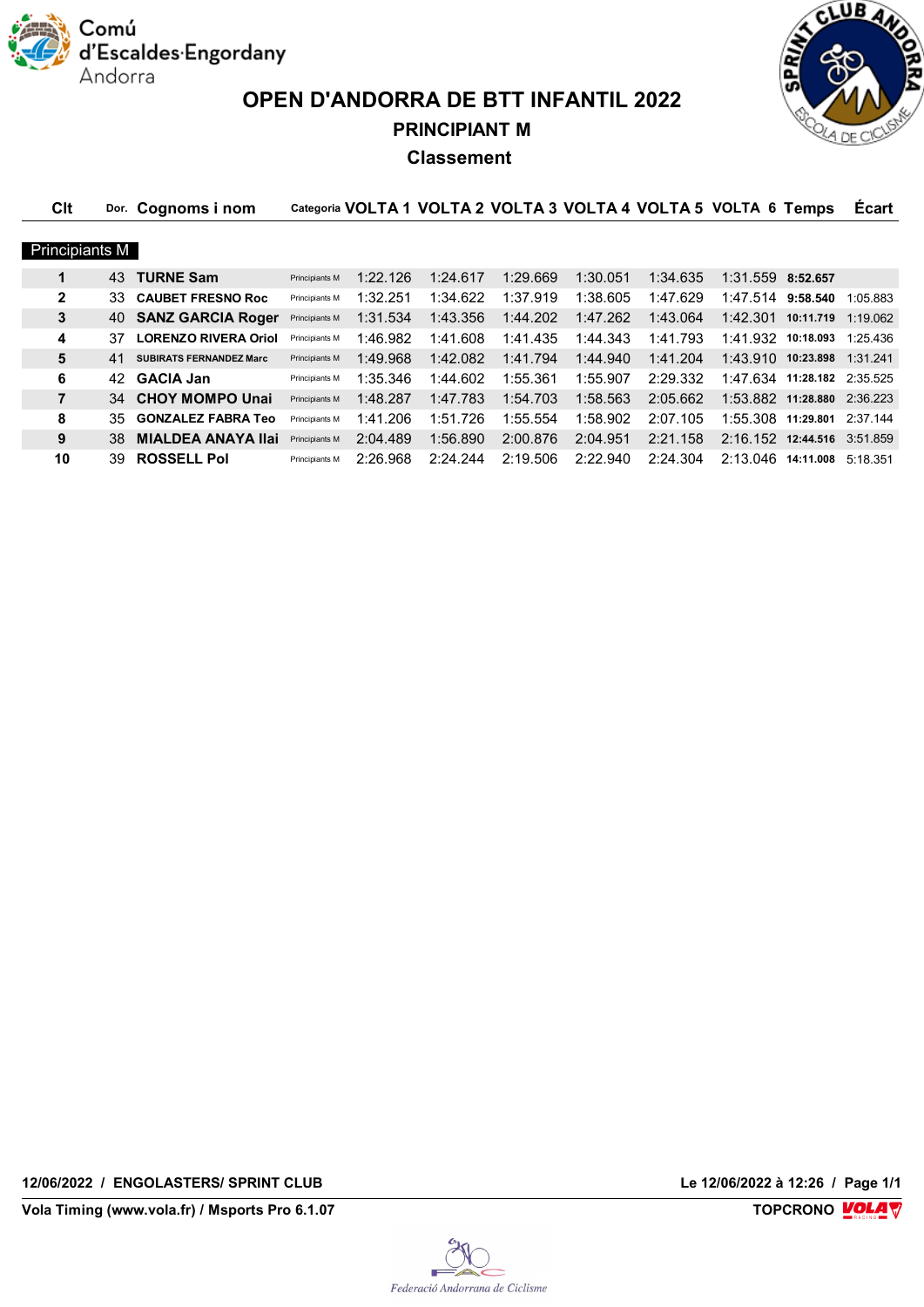Comú d'Escaldes·Engordany Andorra

**OPEN D'ANDORRA DE BTT INFANTIL 2022**

**PRINCIPANTS I ALEVI F**



**Clasificació**

| Clt                   |    | Dor. Cognoms i nom            | Club                           |          | VOLTA 1 VOLTA 2 VOLTA 3 VOLTA 4 |          |   | <b>Temps</b>      | <b>Écart</b> |
|-----------------------|----|-------------------------------|--------------------------------|----------|---------------------------------|----------|---|-------------------|--------------|
| <b>Principiants F</b> |    |                               |                                |          |                                 |          |   |                   |              |
|                       | 31 | <b>ROSSELL Alexia</b>         | <b>SPRINT CLUB</b>             | 1:52.935 | 2:06.414                        | 2:06.611 |   | 2:15.696 8:21.656 |              |
| $\mathbf{2}$          | 36 | <b>LEITE VIVE Noa</b>         | <b>SPRINT CLUB</b>             | 2:09.669 | 2:05.689                        | 2:12.977 |   | 2:05.229 8:33.564 | 11.908       |
|                       |    |                               |                                |          |                                 |          |   |                   |              |
|                       |    |                               |                                |          |                                 |          |   |                   |              |
| Alevins F             |    |                               |                                |          |                                 |          |   |                   |              |
| 1                     | 51 | <b>CASANOVAS I RIUS Júlia</b> | Colla Pedalada Juneda CC / E C | 1:43.313 | 1:46.437                        | 1:49.989 |   |                   |              |
|                       |    |                               |                                |          |                                 |          | . |                   |              |

| 53 TURNE Irina       |                    |  | 2:04.086 1:57.154 2:04.179 1:53.363 7:58.782 47.504   |  |  |
|----------------------|--------------------|--|-------------------------------------------------------|--|--|
| 52 REGUE TOMAS Nuria | <b>SPRINT CLUB</b> |  | 2:00.875 2:03.350 2:09.897 2:08.843 8:22.965 1:11.687 |  |  |

**12/06/2022 / ENGOLASTERS/ SPRINT CLUB Le 12/06/2022 à 12:10 / Page 1/1**